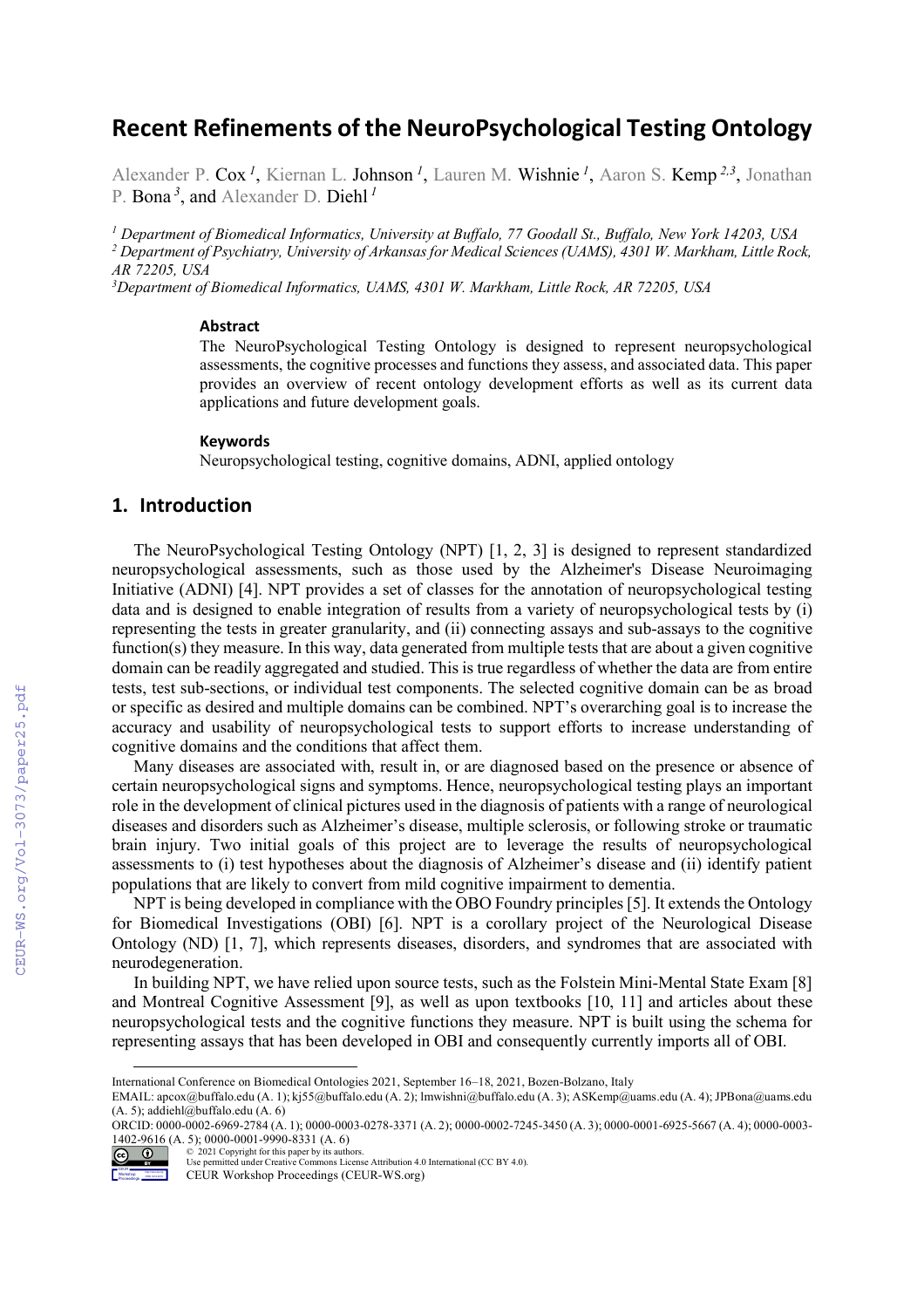### **2. New Developments**

The NeuroPsychological Testing Ontology (NPT) was initially developed during 2012-2013. At the end of this initial development stage, NPT was at version 1.7.2. NPT version 2.0 is pending release and contains approximately 550 NPT terms. This number is expected to grow quickly as representations of additional neuropsychological tests get added.

While the previous effort provided a good start on these efforts, there are multiple reasons for continuing the NPT effort. First, there are many more neuropsychological tests in use. These tests provide supplementary perspectives and data for identical, overlapping, or additional cognitive functions and domains. Second, there are often many versions of the "same" test and it is important to capture which test version is used as well as the differences between versions so their results can be combined as accurately as possible. This is particularly important to ensure greater fidelity when conducting meta-analyses. Third, many NPT terms previously either lacked definitions or benefited from improved or more informative definitions or other annotations. Fourth, while NPT already included many logical axioms to provide built-in reasoning, some axioms have been refactored while others have been added.

The status of neuropsychological assessments represented in NPT is shown in Table 1.

#### **Table 1**

|  |  | Neuropsychological Tests Represented in NPT |
|--|--|---------------------------------------------|
|--|--|---------------------------------------------|

| Neuropsychological Test                                      | <b>Status in NPT</b> |
|--------------------------------------------------------------|----------------------|
| Folstein Mini-Mental State Examination (MMSE)                | Completed, Revised   |
| Montreal Cognitive Assessment (MoCA)                         | Completed, Revised   |
| Alzheimer's Disease Assessment Scale (ADAS-COG)              | <b>Under Review</b>  |
| Auditory Verbal Learning Test (AVLT)                         | Completed            |
| <b>Trail-Making Test</b>                                     | Completed            |
| <b>Boston Naming Test</b>                                    | Completed, Revised   |
| <b>Clock Drawing Test</b>                                    | Completed            |
| Linguistic Fluency (Semantic/Phonetic)                       | In Progress          |
| Wechsler Adult Intelligence Scale - Fourth Edition (WAIS-IV) | In Progress          |
| Wechsler Memory Scale - Fourth Edition (WMS-IV)              | Planned              |
| Hopkins Verbal Learning Test (HVLT)                          | Planned              |
| Brief Visuospatial Memory Test - Revised (BVMT-R)            | Planned              |

The overarching goal of the current NPT development effort is to ensure robust test representations to support mapping, ingestion into triple stores, and the retrieval and compilation of neuropsychological assessment data. An important component of this is to account for variation in test versions and test administration by representing, for example, the specific word list, prompts, and scoring used for a given word recall assay. This is accomplished, in part, by the creation of the NPT-ADNI application ontology. While NPT is designed to represent "generic" versions of standardized neuropsychological assessments, NPT-ADNI is designed to represent highly specific terms that may be unique to a single version of a generic assessment. For example, NPT contains the term '*MoCA delayed recall assay*' and NPT-ADNI adds the term '*MoCA delayed recall daisy assay*' to specify one of the target words for that version of the MoCA. The increased semantic content is intended to facilitate more fine-grained analysis of data, which is hypothesized to be useful for both clinical and test design analyses.

NPT and NPT-ADNI are currently being applied to MoCA and MMSE data from the ADNI dataset. MoCA and MMSE ADNI data has been mapped using the Karma data integration tool [12]. These mappings are then used to generate triples for the entire ADNI dataset, which includes more than 6,800 MoCA and 12,100 MMSE test results as of January 2021. The triples are loaded into a GraphDB instance where they can be queried using customizable SPARQL queries to further analyze the aggregated data. The power of these queries will increase as additional assay data are added.